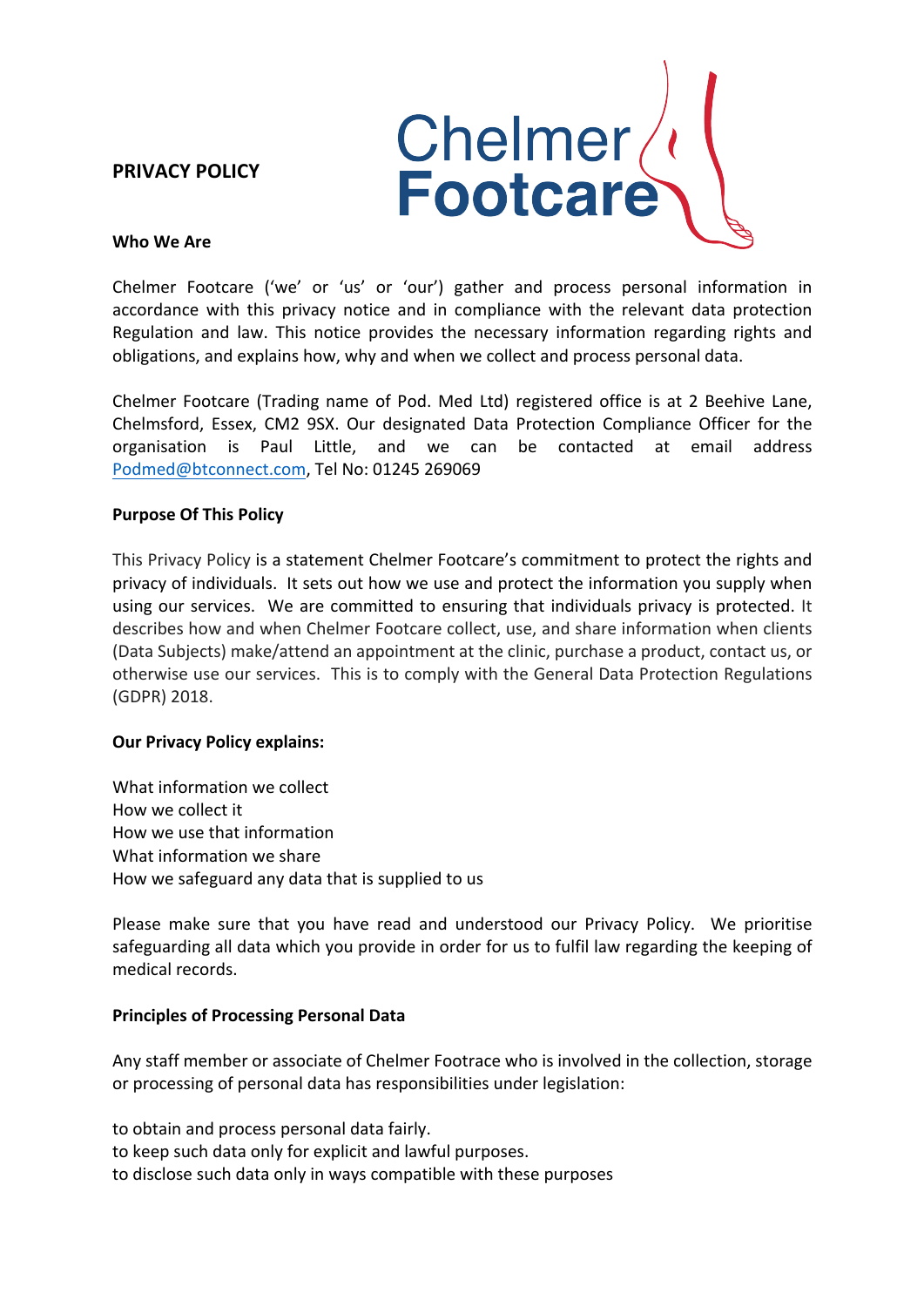to keep such data safe and secure.

to keep such data accurate, complete and up-to-date.

to ensure that such data is adequate, relevant and not excessive.

to retain such data for no longer than is necessary for the explicit purpose.

to give, on request, a copy of the data to the individual to whom they relate, such a request is known as an Access Request

## **Information That We Collect**

Chelmer Footcare processes personal information to meet our legal, statutory and contractual obligations and to provide our products and services. We will never collect any unnecessary personal data and do not process information in any way, other than already specified in this notice. Information collected on electronic devices are fully password protected and are only accessed by Chelmer Footcare staff. Medical notes are kept on paper format and are locked away in a staff only area within lockable filing cabinets. Paper notes are destroyed by a Certified sensitive information contractor after the statutory time required by law.

### The personal data that we collect is:  $-$

Patient name Patient date of birth Patient weight and shoe size Patients prescribing clinician/hospital Patient identifier no. Patient medical/pathology details and treatment notes Patient gender Patient phone number address and Email address Patient credit card details in some instances

#### We collect information in the following way:  $-$

From medical notes produced from consultations Patient consent forms Over the phone when making appointments or making enquiries From our message service on our website Social Media Podmed email address

#### How We Use Your Personal Data (Legal Basis for Processing)

Chelmer Footcare takes data privacy very seriously and will never disclose, share or sell personal data without consent, unless required to do so by law. We only retain personal data for as long as is necessary and for the purposes specified in this notice.

Where you have consented to us providing you with promotional offers and marketing, you are free to withdraw consent at any time.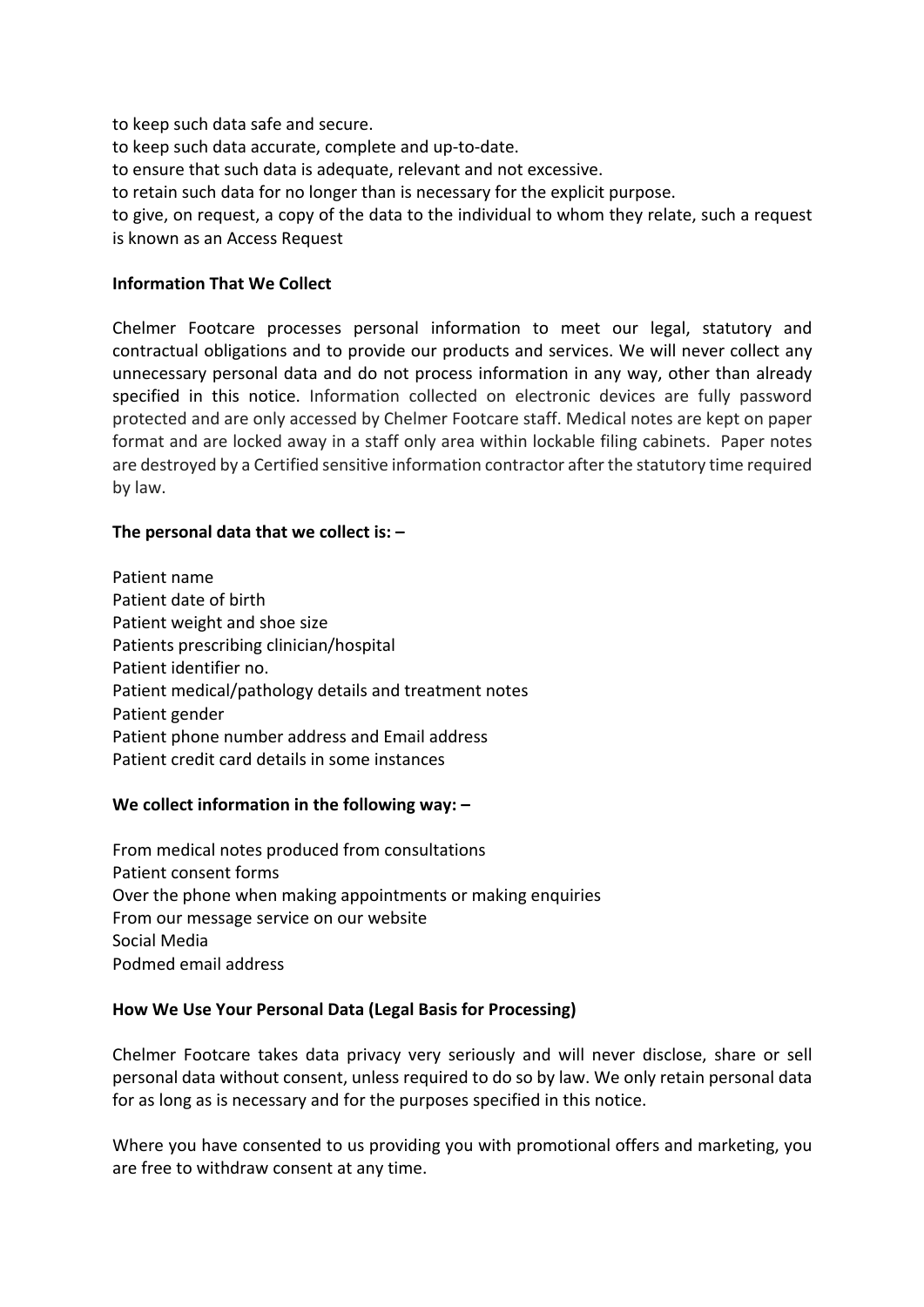# The purposes and reasons for processing your personal data are detailed below:  $-$

We collect personal data in order to make appointments for Podiatry and Foot Healthcare services and to satisfy the legal requirement of keeping medical notes.

We collect and use a mobile phone number (only as requested by the Data Subject) to send text reminders of upcoming appointments.

We collect and store personal data as part of a relevant filing system.

We may use personal data in a generic format for the purpose of case histories for internal training purposes that may help in resolving issues in the patient medical treatment and for educational/training purposes.

# **Information Sharing and Disclosure**

Sharing personal information is limited to few circumstances, as follows:

We may transfer personal data for appointment making purposes to our off-site reception service (Real Time Reception)

We may disclose personal information to any relevant regulator, if they require it or to anyone else if there is a legal duty to do so.

With your consent disclosing information with medical professionals such as GPs or consultant to allow continuity of care.

Chelmer Footcare engages certain trusted third parties to perform functions and provide services to its business, such as external reception services. Disclosure of personal information with these third parties, will be only to the extent necessary to perform these services.

Business transfers. If Chelmer Footcare merges its business, disclosure of information as part of that transaction may be necessary but only to the extent permitted by law and with your consent.

## **Data Subject Rights**

Data Subjects have the right to access any personal information that Chelmer Footcare processes and to request information about: -

What personal data we hold about a data subject The purposes of the processing The categories of personal data concerned The recipients to whom the personal data has/will be disclosed How long we intend to store your personal data for If we did not collect the data directly from the data subject, information about the source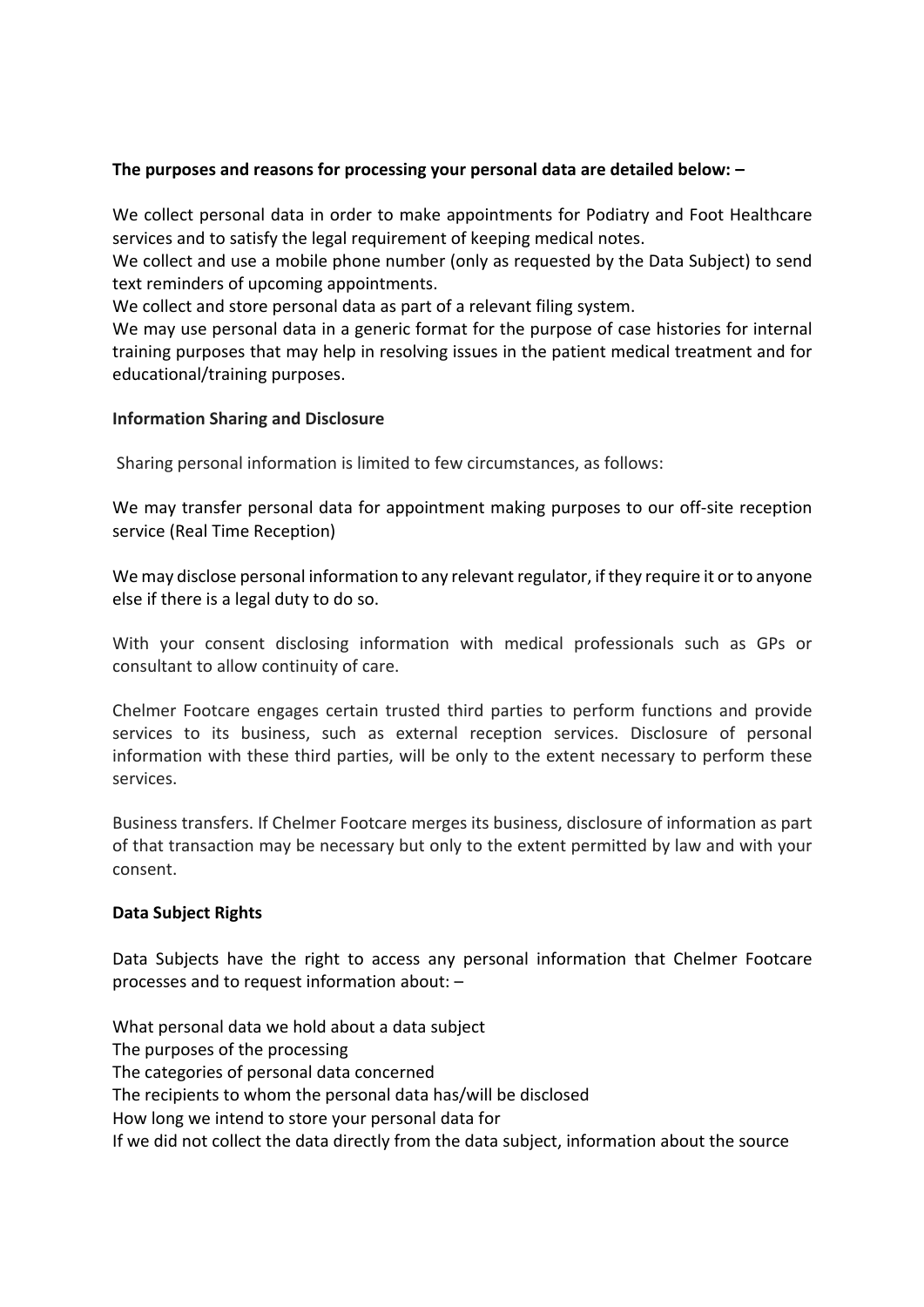Data Subjects rights include the right of access, rectification, erasure, restriction as well as the right to transfer of their data, the right to object to some processing and automated decision making, including profiling. These rights may be exercised freely and at no cost.

If you believe that we hold any incomplete or inaccurate personal data, the data subject has the right to ask us to correct and/or complete the information and we will strive to update/correct it as quickly as possible; unless there is a valid reason for not doing so, at which point you will be notified. Please write to us or email us at Podmed@btconnect.com We will promptly correct any information found to be incorrect.

The data subject also has the right to request erasure of their personal data or to restrict processing in accordance with data protection laws (apart from medical notes which must remain intact for 7 years after the treatment date) as well as to object to any direct marketing from us and to be informed about any automated decision-making that we use.

If we receive a request from a data subject to exercise any of the above rights, we may ask that person to verify their identity before acting on the relevant request; this is to ensure that a data subjects data is protected and kept secure.

# **Data Subject Access Requests**

Where a formal request is submitted by a Data Subject in relation to the data held by Chelmer Footcare, such a request gives rise to access rights in favour of the Data Subject. We will ensure that, where necessary, such requests are forwarded to the Data Protection Compliance Officer in a timely manner, and they are processed as quickly and efficiently as possible, but within not more than 30 days from receipt of the request.

# **Sharing and Disclosing Your Personal Information**

We do not share or disclose any of personal information without consent, other than for the purposes specified in this notice or where there is a legal requirement. Chelmer Footcare uses third-party reception (Real Time Reception) to provide out of hours reception services, however all processors acting on our behalf only process your data in accordance with instructions from us and comply fully with this privacy notice, the data protection laws and any other appropriate confidentiality and security measures. Information passed between Chelmer Footcare and Real Time reception includes sharing such data as: Patient name, Address, Telephone number(s) Email address and an outline of the type of appointment required.

## **Marketing**

Any marketing to you shall be based strictly on consent to do so, obtained directly from you.

We may collect non-personally identifiable information with cookies, such as IP address, browser type and version, and pages you view on our website. You can remove cookies by following directions on your Internet browser's settings.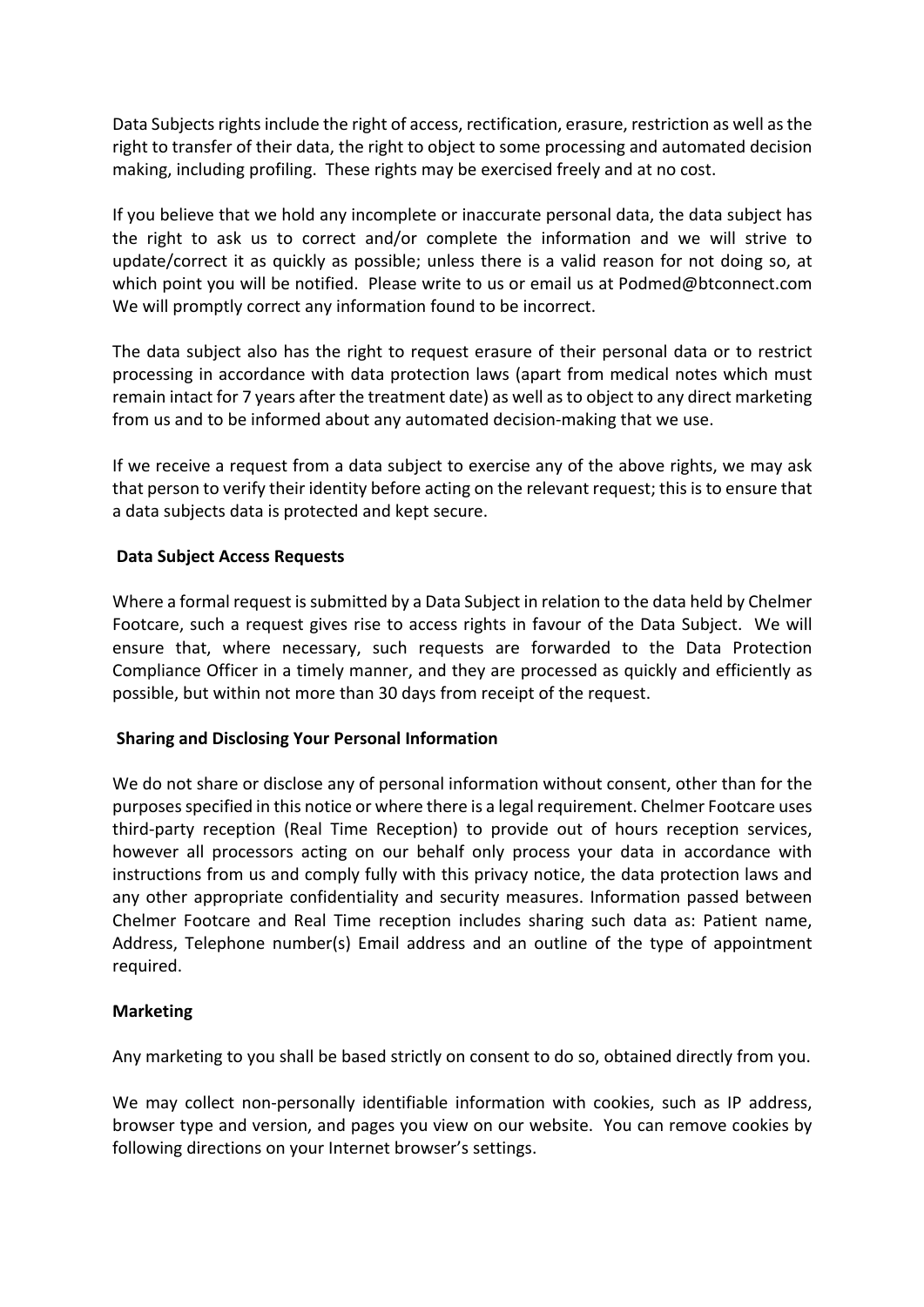We use Google Analytics to track of how you got to our site and any links you click on to leave our site. Once you leave our site, we do not track you. Such aggregate information is anonymous and does not identify any individual user, and we do not link this automatically collected data to personally identifiable information.

# **Legal Reasons**

We will share personal information with 3rd parties if we have a belief in good faith that access, use, preservation or disclosure of the information is reasonably necessary to: Meet any applicable law, regulation, legal process or enforceable governmental request. Enforce applicable Terms of Service, including investigation of potential violations. Detect, prevent or otherwise address fraud, security or technical issues.

Protect against harm to the rights, property or safety of Chelmer Footcare, our users or the public, as required or permitted by law.

# **Safeguarding Measures**

Chelmer Footcare takes data privacy seriously and we take every reasonable measure and precaution to protect and secure personal data. We work hard to protect the data subject and their information from unauthorised access, alteration, disclosure or destruction and have several layers of security measures in place, including: -

We review our information collection, storage and processing practices, including physical security measures, to guard against unauthorised access to systems.

Access to and management of staff and customer records is limited to those staff members who have appropriate authorisation and password access.

We restrict access to personal information solely to Chelmer Footcare employees and 3rd parties who require the information to process appointments and who are subject to strict contractual confidentiality obligations. Failure of a third party to manage Chelmer Footcare's data in a compliant manner will be viewed as a breach of contract and may be disciplined, or their contract terminated if they fail to meet these obligations. Failure of Chelmer Footcare's staff to process Personal Data in compliance with this policy may result in disciplinary proceedings.

## **Data Retention**

The retention of personal information will be for only for as long as necessary to provide you with services and as described in this Privacy Policy. However, it may also be requirement to retain this information to comply with legal and regulatory obligations, to resolve disputes, and to enforce agreements. The retention of podiatry records is normally a minimum of 8 years, after the last appointment. For clients who are not patients but may have bought products from the business, Chelmer Footcare may keep any data you may have provided for a minimum of 6 years in line with tax legislation.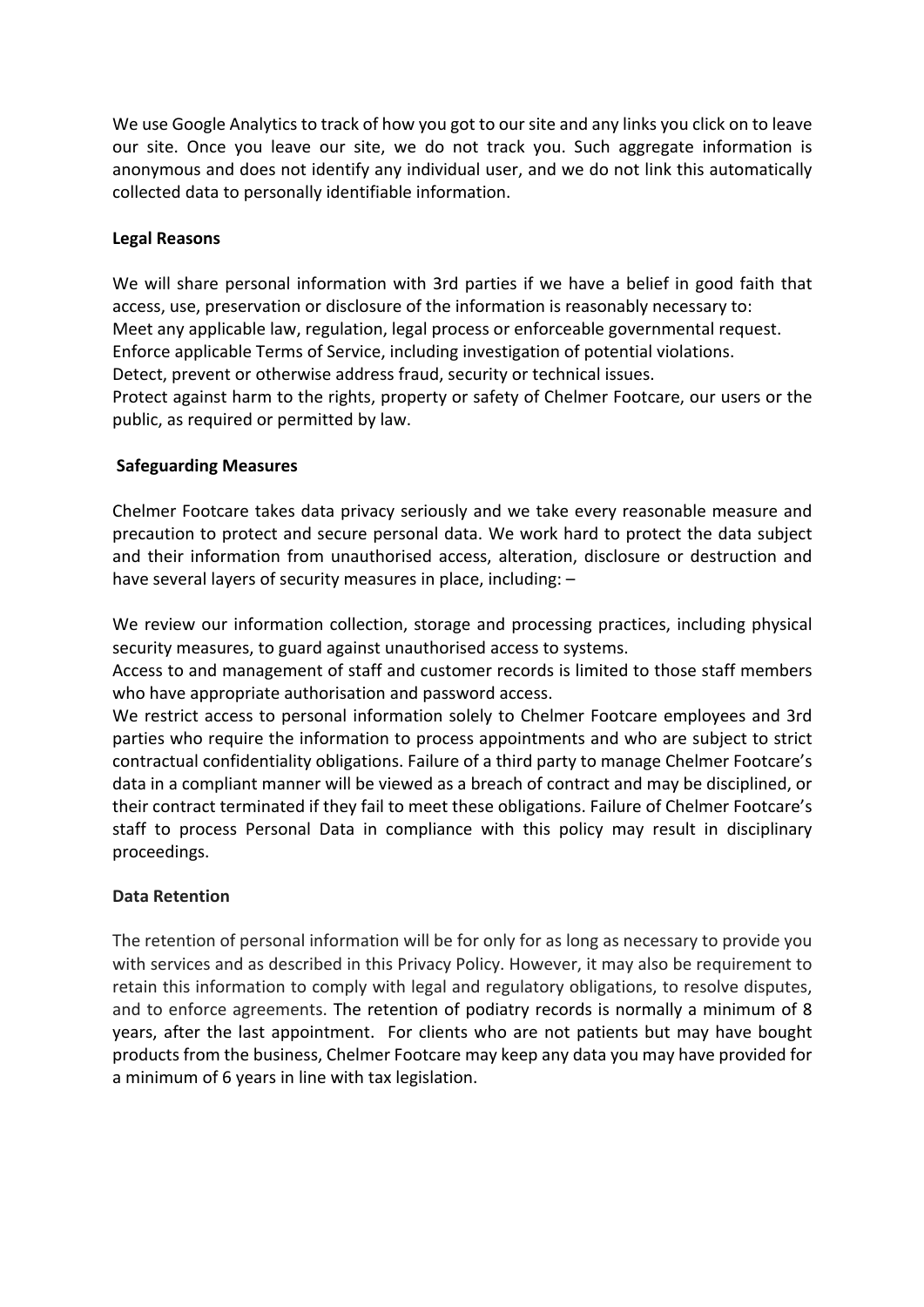# **Special Categories Data**

Owing to the products and services that we offer Chelmer Footcare need to request sensitive personal information in the performance of a contract to advise on best product and prescription combinations to provide medical treatment to the data subject. Where we collect sensitive personal data, we will only request the information required for the specified purpose.

# **Consequences of Not Providing Personal Data**

A data subject is not obligated to provide personal information to Chelmer Footcare, however, as this information is required by law for us to provide our services, we will not be able to offer our products or services without it.

# **Breach Notification**

It is Chelmer Footcare's policy to be fair and proportionate when considering the actions to be taken to inform affected parties regarding breaches of personal data. In line with GDPR, where a breach is known to have occurred which is likely to result in a risk to the rights and freedoms of individuals, the relevant supervisory authority will be notified within 72 hours. This will be managed in accordance with our Information Security Incident Response Procedure which sets out the overall process of handling information security incidents.

## **Addressing compliance to GDPR**

The following actions are undertaken to ensure that Chelmer Footcare complies at all times with the accountability principle of GDPR:

The legal basis for processing information is clear and unambiguous

All staff involved in handling personal data understand their responsibilities for following good data protection practise.

Training in data protection has been provided to all staff

Rules regarding consent are followed.

Routes are available to data subjects wishing to exercise their rights regarding personal data and such enquiries are handled effectively

Regular reviews of procedures involving personal data are carried out

Privacy by design is adopted for all new or changed systems and processes.

## **Lodging a complaint**

Chelmer Footcare only processes your personal information in compliance with this privacy notice and in accordance with the relevant data protection laws. If, however you wish to raise a complaint regarding the processing of your personal data or are unsatisfied with how we have handled your information, you have the right to lodge a complaint to the Data Protection Compliance Officer.